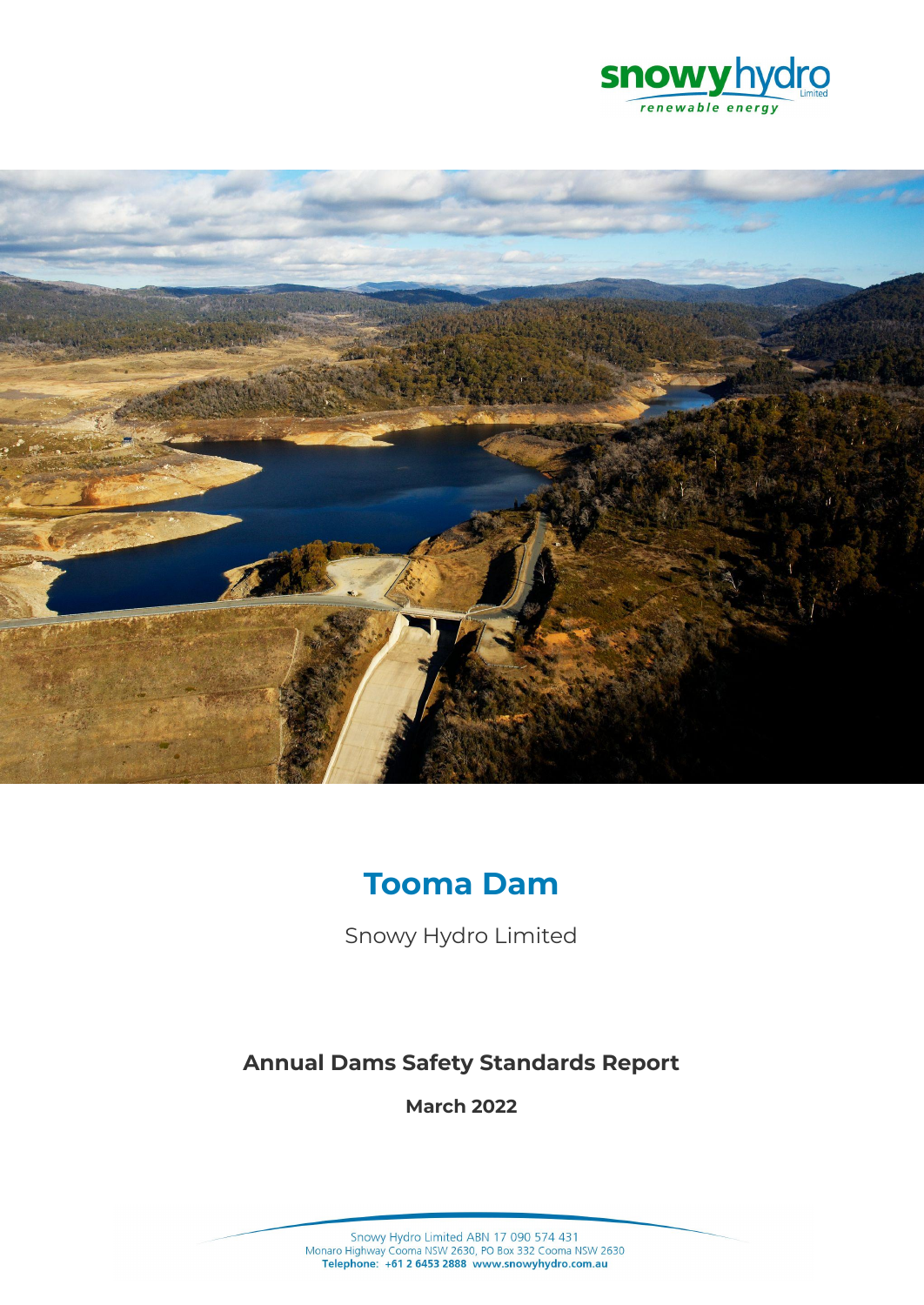

Snowy Hydro Limited (**Snowy Hydro**) as a declared dam owner is required under the Dams Safety Regulation 2019 to publish an Annual Dam Safety Standards Report demonstrating Snowy Hydro Limited's compliance with the dam safety standards for the calendar year ending 31 December 2021.

Snowy Hydro attests to the accuracy of the report.

A separate report for each declared dam must be lodged with Dams Safety NSW by 31 March 2022.

## **Section 1 – Declared dam identification details**

| Dam Name  | Tooma Dam           |
|-----------|---------------------|
| Dam Owner | Snowy Hydro Limited |

## **Section 2 – Dams safety standards**

#### **Consequence category of dam – Regulation, Part 3**

The dam consequence category is a rating of the impact that could potentially be caused if the dam failed. It must be assessed:

- within 6 months of the dam being declared
- at least once every 15 years
- after any significant change in the number of people likely to be affected by a dam failure
- or if required by Dams Safety NSW.

#### [Regulation,](https://legislation.nsw.gov.au/view/html/inforce/current/sl-2019-0506#sec.7) subclause 7(2)

| Dam consequence category                                                                                                     | Sunny Day: High C<br>Flood: High C                                  |
|------------------------------------------------------------------------------------------------------------------------------|---------------------------------------------------------------------|
| Date of the last consequence<br>category assessment by a<br>competent person                                                 | 1st August 2019                                                     |
| Has the number of people likely to<br>be affected by a dam failure<br>changed since the last<br>consequence category review? | <b>No</b>                                                           |
| Competent Person:                                                                                                            | Hench Wang (Hydrologist,<br>Hydrology & Risk Consulting or<br>HARC) |
| How was this checked?                                                                                                        | Reclamation Consequence<br><b>Estimating Methodology</b>            |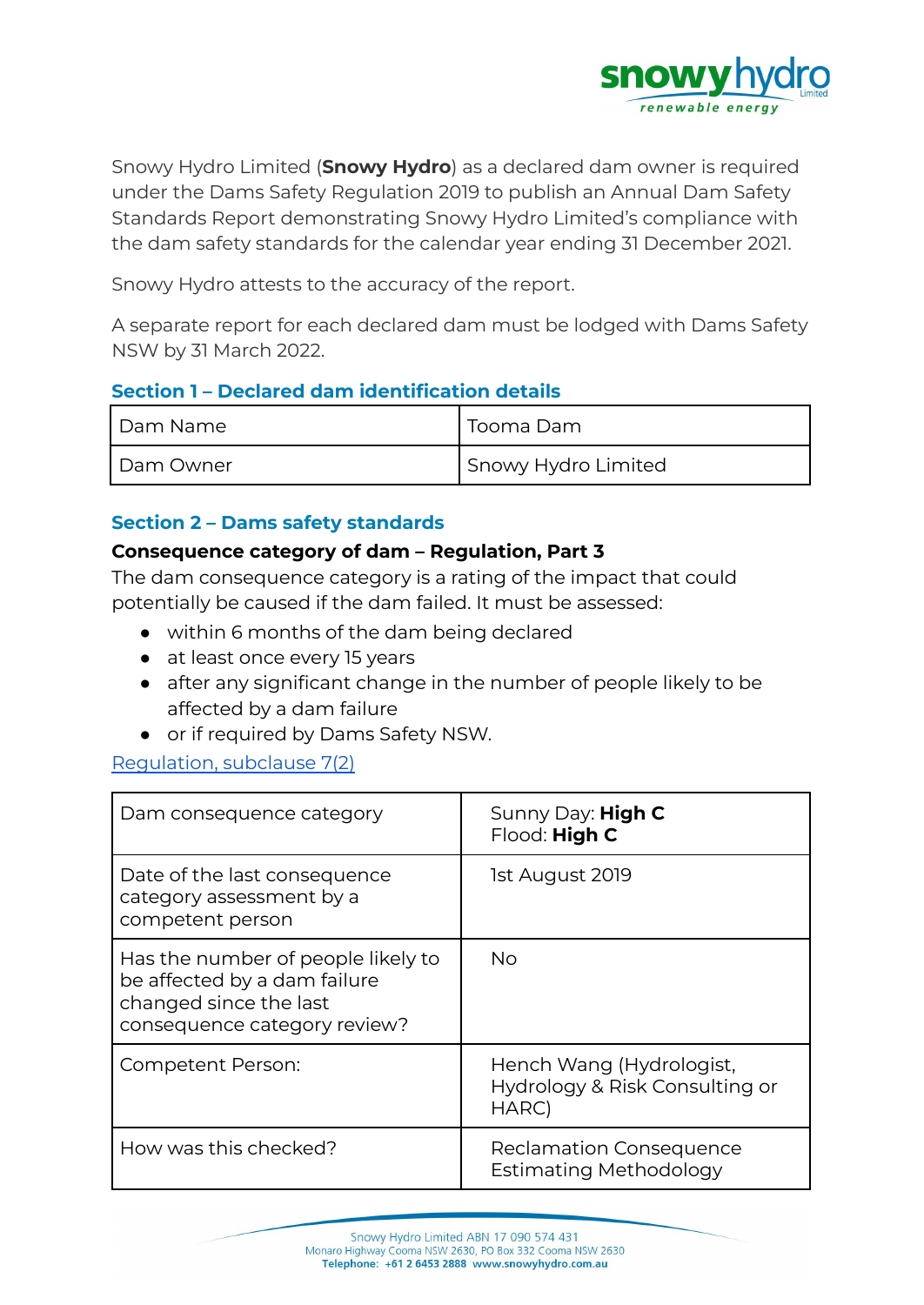

\*Note: RCEM is empirical method for estimating potential loss of life (PLL)

# **For extreme and high consequence dams only:**

If the consequence category is Extreme, High A, High B, or High C, the consequence category assessment must be reviewed by an independent competent person

[Regulation,](https://legislation.nsw.gov.au/view/html/inforce/current/sl-2019-0506#sec.7) subclause 7(4)

| Date of last independent review of<br>the consequence category<br>assessment | 1st August 2019                                                       |
|------------------------------------------------------------------------------|-----------------------------------------------------------------------|
| Name of independent reviewer                                                 | Peter Hill (Principal, Hydrology &<br><b>Risk Consulting or HARC)</b> |

# **Dams safety standard – Dam safety management system - Part 5**

The dam safety management system provides a comprehensive and integrated system to manage all aspects of foreseeable risks relating to dam failure. It is designed to be used by the dam owner to ensure, as far as reasonably practicable, the safety of people and property is not put at risk from the dam.

[Regulation](https://legislation.nsw.gov.au/view/html/inforce/current/sl-2019-0506#pt.5) Part 5

## **Documenting the dam safety management system**

| Is the dam safety management<br>system fully documented?                                     | Yes |
|----------------------------------------------------------------------------------------------|-----|
| If not, what percentage of the dam<br>safety management system<br>documentation is complete? | N/A |
| How did you confirm this<br>percentage?                                                      | N/A |
| Does the dam safety management<br>system apply to more than one<br>dam?                      | Yes |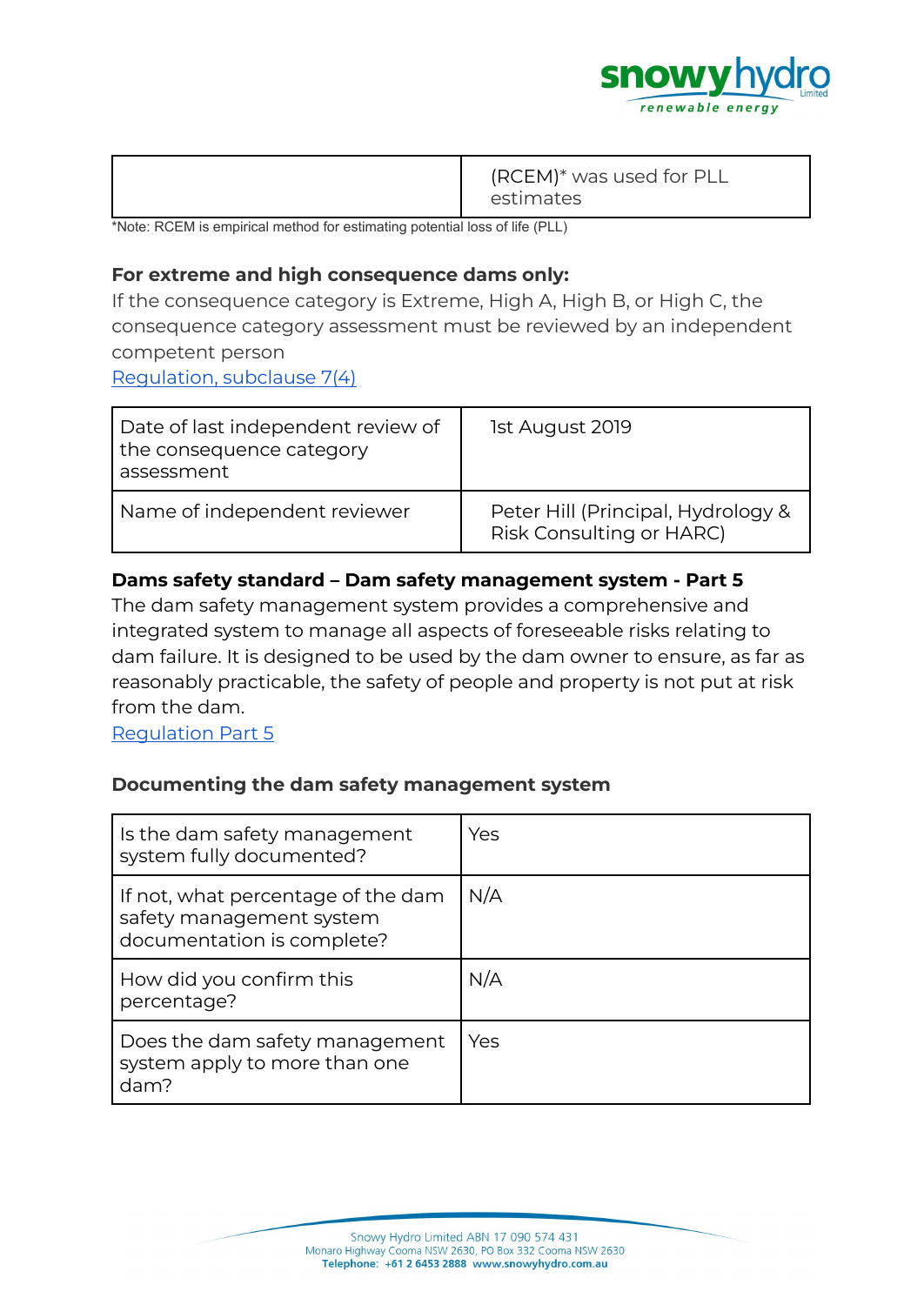

#### **Documenting the dam safety management system**

| Is the dam safety management<br>system fully implemented for this<br>dam?         | Yes |
|-----------------------------------------------------------------------------------|-----|
| If not, what percentage of the dam<br>safety management system is<br>implemented? | N/A |
| How did you confirm this<br>percentage?                                           | N/A |

#### **Dam safety management system review**

The declared dam owner must ensure the dam safety management system is reviewed each year to ensure it remains effective. [Regulation,](https://legislation.nsw.gov.au/view/html/inforce/current/sl-2019-0506#sec.17) clause 17

| Date of last safety management | 6 October 2021 |
|--------------------------------|----------------|
| system review                  |                |

## **Assessment of societal and individual risk rating**

The owner of a declared dam (other than a proposed dam) must use the risk management framework to produce a written report on all foreseeable risks to the dam:

- at least once every 5 years
- when a major change to the dam is proposed, and
- when required by Dams Safety NSW.

[Regulation,](https://legislation.nsw.gov.au/view/html/inforce/current/sl-2019-0506#sec.15) subclause 15 (1)

| Date of last risk report          | 1st March 2019       |
|-----------------------------------|----------------------|
| Individual risk rating of the dam | $2.6x10^{-7}$        |
| Societal risk rating of the dam   | $8.2 \times 10^{-6}$ |
| Date of next planned risk report  | by 1st February 2023 |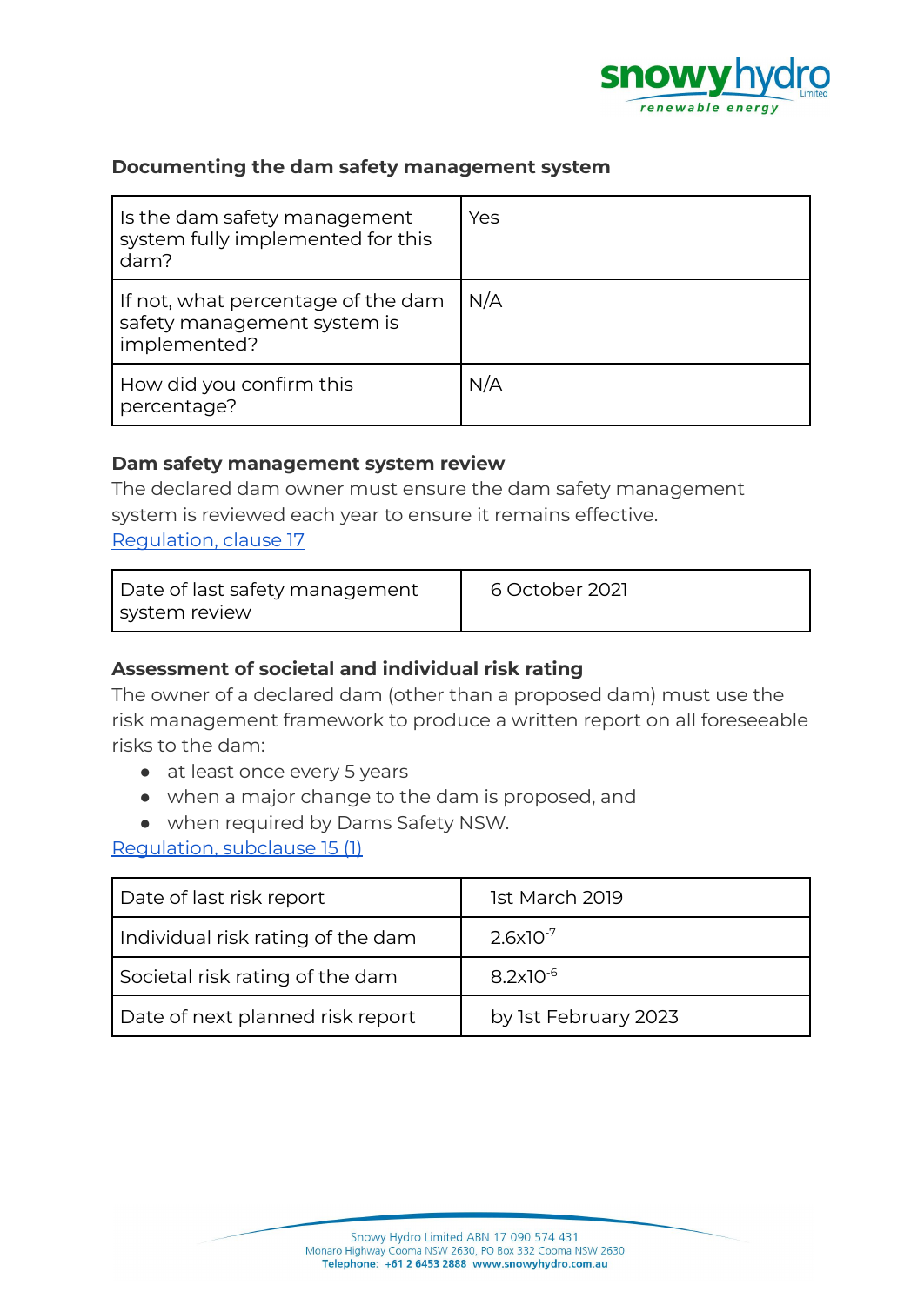

# **Other safety requirements – Part 6**

#### **Incident reporting**

The declared dam owner must report incidents that happen at or in relation to the dam to Dams Safety NSW.

[Regulation,](https://legislation.nsw.gov.au/view/html/inforce/current/sl-2019-0506#sec.19) clause 19

| Number of incidents during the<br>2021 calendar year |     |
|------------------------------------------------------|-----|
| Topic/subject of each incident(s)                    | N/A |

# **Safety review**

The declared dam owner must ensure a competent person conducts a safety review at least once every 15 years, and as soon as practicable after:

- a deficiency or weakness in the dam is identified
- there is a change in the accepted technology or methods used in one of the relevant specialties or design criteria for dams
- the dam consequence category changes, or
- it is required by Dams Safety NSW.

# [Regulation,](https://legislation.nsw.gov.au/view/html/inforce/current/sl-2019-0506#sec.20) clause 20

| Date of last safety review<br>(Regulation, subclause 20(2)) | 22 January 2015 (URS) |
|-------------------------------------------------------------|-----------------------|
| Planned date for next safety review                         | by 22 January 2030    |

## **For extreme and high consequence dams only**

If the consequence category is Extreme, High A, High B, or High C, the safety review must be reviewed by an independent competent person [Regulation,](https://legislation.nsw.gov.au/view/html/inforce/current/sl-2019-0506#sec.7) subclause 20(6)

| i Name of independent reviewer. |  |
|---------------------------------|--|
|---------------------------------|--|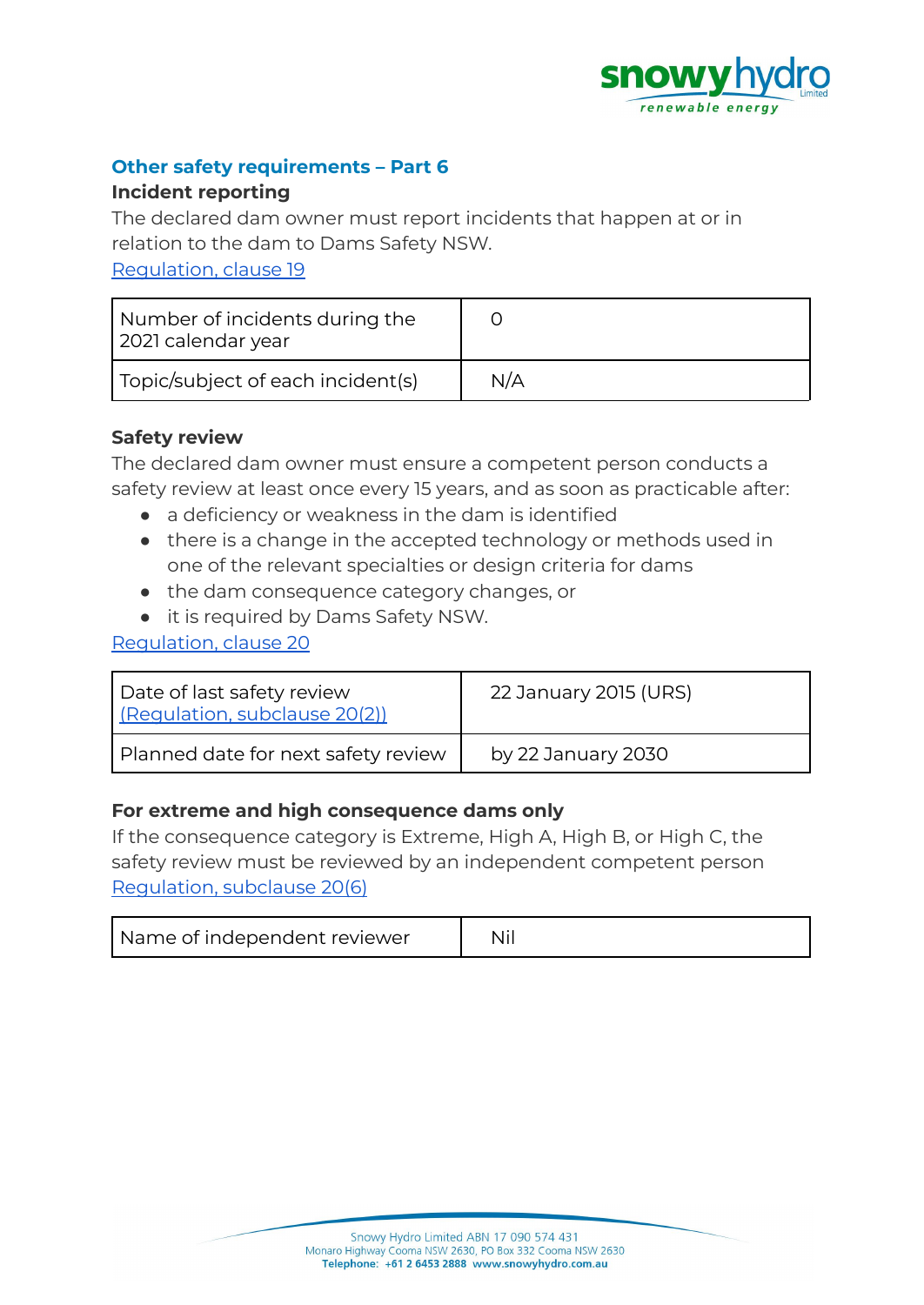

# **Notification of significant changes to the dam**

Before making any significant change to the configuration of the declared dam that may affect the safety of the dam, the dam owner must inform Dams Safety NSW of the proposed change in writing.

[Regulation,](https://legislation.nsw.gov.au/view/html/inforce/current/sl-2019-0506#sec.21) clause 21

| Has any significant change to the<br>configuration of the dam been<br>made during the 2021 calendar<br>year? | <b>No</b> |
|--------------------------------------------------------------------------------------------------------------|-----------|
| If yes, describe the change                                                                                  | N/A       |
| Is any significant change to the<br>configuration of the dam planned?                                        | <b>No</b> |
| If yes, describe the change and<br>when is it planned to happen?                                             | N/A       |

#### **Emergency exercises**

The declared dam owner must ensure that staff who are involved in the operation of the dam undertake emergency exercises at least once every 3 years.

[Regulation,](https://legislation.nsw.gov.au/view/html/inforce/current/sl-2019-0506#sec.22) clause 22

| Date of last 'theoretical<br>classroom' emergency exercise<br>(Regulation, subclause 22(1)) | 28th October 2021 (Murray<br>Region) |
|---------------------------------------------------------------------------------------------|--------------------------------------|
| Planned date of next 'theoretical                                                           | by 28th October 2024 (Murray         |
| classroom' emergency exercise                                                               | Region)                              |